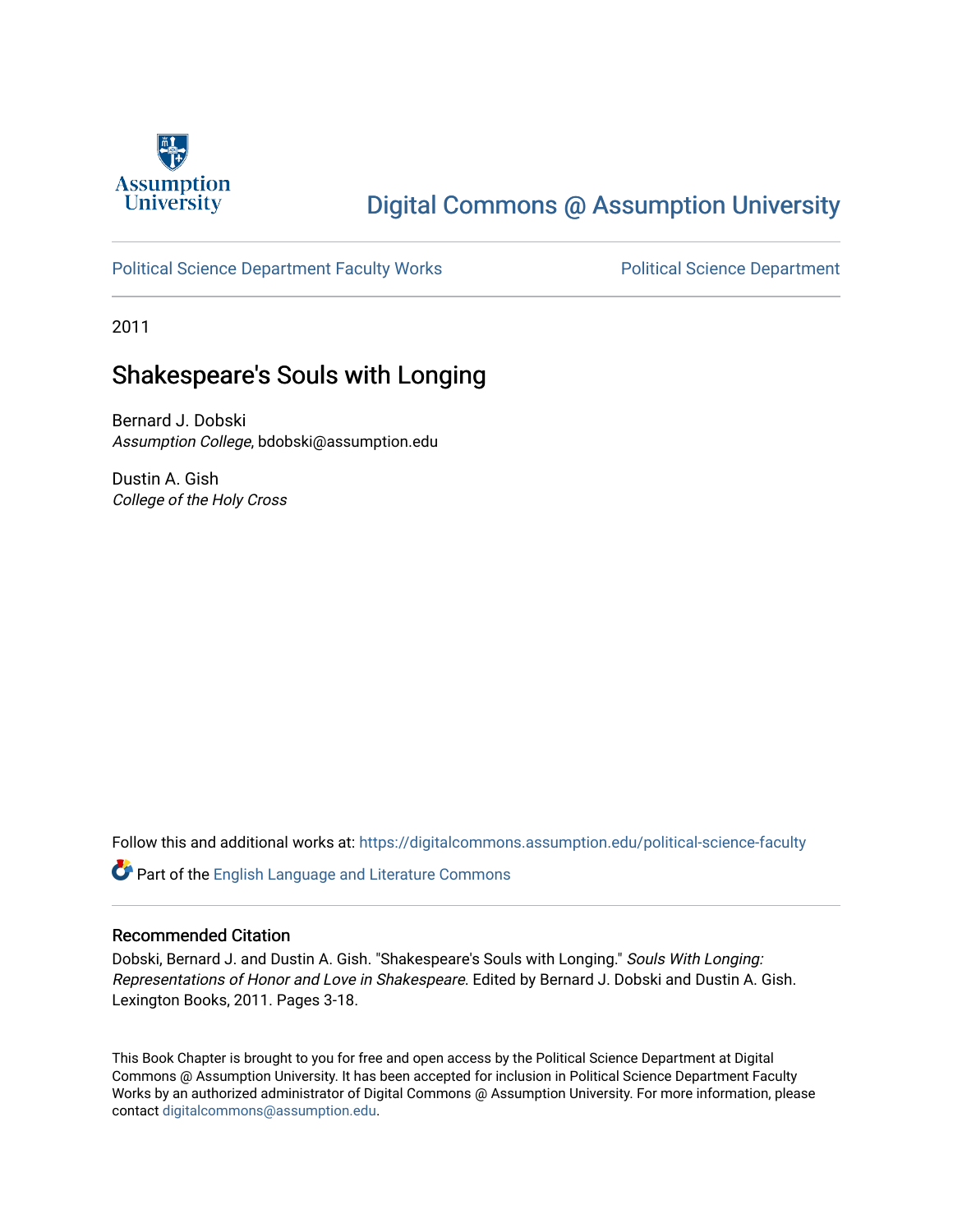$\widetilde{\phantom{m}}$ 

## **Shakespeare's Souls with Longing**

*Bernard J. Dobski and Dustin A. Gish*

We discover in the works of William Shakespeare the wisdom of a poet whose art charms and entertains, even as it educates us. In the "eternal lines" of his plays and poetry, Shakespeare conjures a vivid gallery of characters for his audience and readers. $<sup>1</sup>$  $<sup>1</sup>$  $<sup>1</sup>$  His representations of</sup> human beings are as true to life as any nature has conceived, perhaps more true. We may wonder if there is a Falstaff or a Hamlet or a Cleopatra living in our midst from whom we can learn as much as we can from the characters that inhabit Shakespeare's works. Through sustained reflection on his characters, we become keenly aware of our humanity and thus come to know ourselves more profoundly. Audiences and readers, for centuries, have read Shakespeare's poetry and beheld his plays with awe and pleasure, and still do.<sup>[2](#page-10-1)</sup> Shakespeare indeed fascinates us, for he educates us even as he entertains us. A thoughtful editor once wrote that the works of this "poet of nature" constitute "a faithful mirror" of manners and life, and that Shakespearean characters "act and speak by the influence of those passions and principles by which all minds are agitated, and the whole system of life is continued in motion." $^3$  $^3$  His writings represent for us the grand spectacle of being human—a pageant of souls with longing in whose wake we ceaselessly follow.

Among the diverse aspects of the human condition on display in his works, we are drawn in particular to Shakespeare's representations of dominant passions and soaring ambitions which are so compellingly rendered as to lead us to discover their causes and consequences in the soul. Our natural longings for both honor and love are two of the causes or principles that animate our souls and keep our lives in perpetual motion, while holding out to us the hope of respite and rest. Striving towards the honorable or beloved, we deem honor and love to be good insofar as each promises us a form of completion and self-sufficiency, satisfaction and transcendence. Through his representations, Shakespeare invites us to search out the subtle contours and grand arc of our own hopes and desires. In his plays and poetry, he reveals the cords that bind our souls to those objects which we long to possess, and which in turn we expect will nourish us. His works stage for our entertainment and consideration characters defined by how they conceive and pursue honor and love, yearnings that distinguish them as individuals. Shakespeare always reminds us as well of the context within which his characters —and we—seek honor and love. $\frac{4}{3}$  $\frac{4}{3}$  $\frac{4}{3}$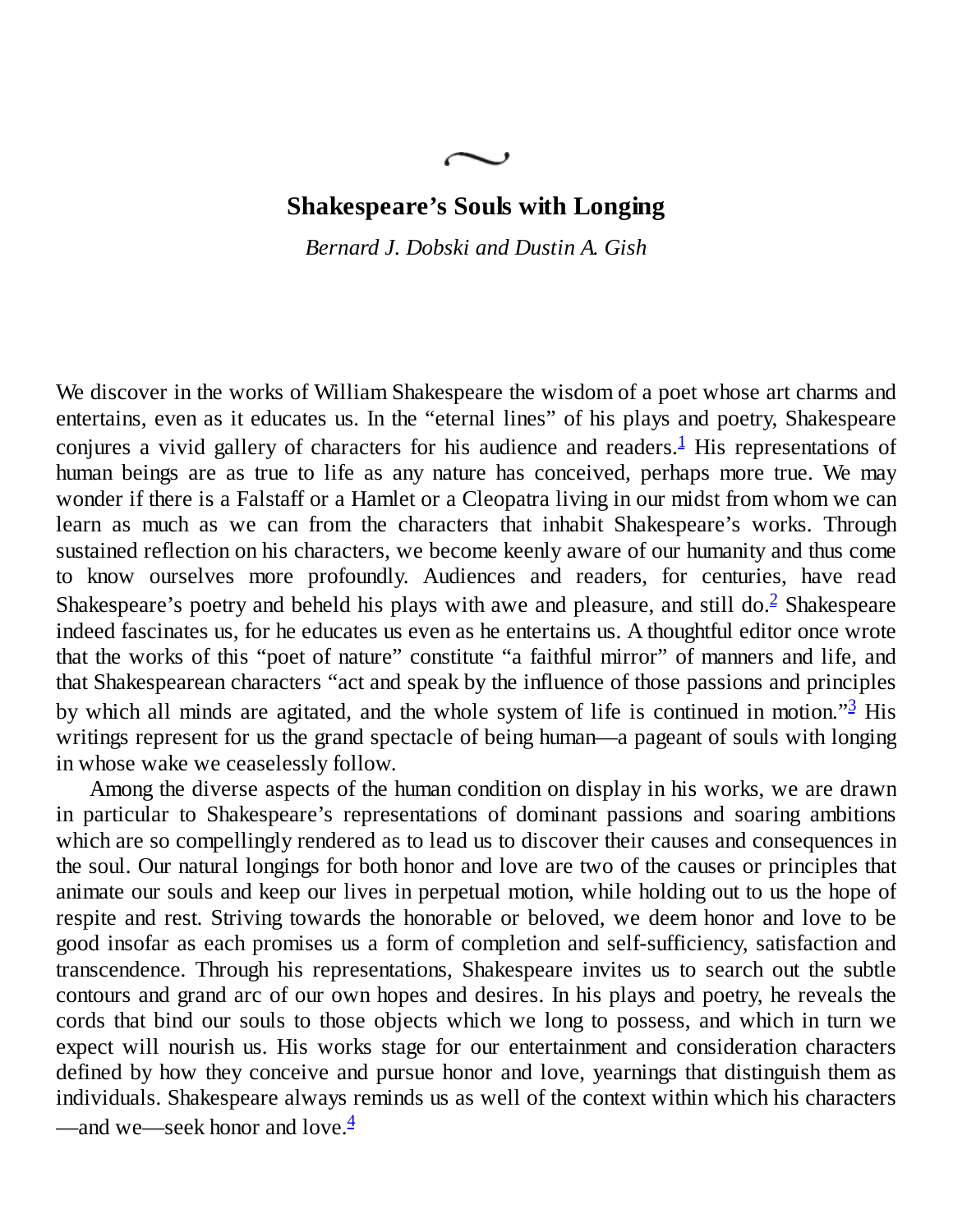yet intimately familiar to us, in his figures? The abiding popularity of Shakespeare's works is evident in the influence of his plays on film and television, as well as the steady performance of his plays annually on stages in theaters and parks, in and beyond the English-speaking world.<sup>[5](#page-10-4)</sup> Shakespeare remains one of our most cherished cultural touchstones. The representations he has made exert an undeniable, if perhaps not fully acknowledged, hold upon our romantic, moral, and political imaginations. Despite efforts to recast the human in modes derived from theoretical paradigms of modern and post-modern thought, we are yet unable to escape from our nature and therefore remain indebted to Shakespeare for his portraits of us.<sup>[6](#page-10-5)</sup>

That the judgment of much contemporary scholarship on or about Shakespeare should be at odds with a popular taste for his plays and poetry is troubling. Running against the grain of scholarly opinion, a few commentators continue to declare Shakespeare the most creative person in history, the author of our modern conception of the human—and for good reason.<sup>[7](#page-11-0)</sup> Evidence for this view is found in the extraordinary performative legacy of Shakespeare's substantial body of work, translated into more languages than even Shakespeare could imagine. But perhaps the greatest proof that Shakespeare's characters are alive and well is the vitality with which the full spectrum of human souls is observed in his work. Has a person yet been born whose soul has not, in some decisive respect, already found its pattern or form in one of his characters? The range of human possibility seems both revealed in and circumscribed by his wisdom and art: Shakespeare appears to be at once the creator and prophet of our humanity. What, we wonder, is the source of this Shakespearean wisdom, the font from which such geniussprings?

If indeed Shakespeare has invented us—or rather, shapes and molds us through his poetry in the image of his own characters—we must imagine that he has done so without neglecting that inquiry into human nature that reveals to the poet the defining qualities and limitations of being human. To plumb the depths of human nature is to explore the human soul and its constitution, along the way grappling with the permanent questions associated with our humanity, those moral and political problems that define our lives in common. Such an inquiry, the fruits of which are apparent in his works, transcends the traditional distinctions separating poetry and philosophy. The richness of Shakespeare's characters reflects the quality of his intellect; his knowledge and understanding of the truth about what is, and therefore about human beings, renders Shakespeare as much a philosopher as a poet.<sup>[8](#page-11-1)</sup> That knowledge reflects our nature and is translated through his poetic art into living images which simultaneously appeal to and educate the audience before the stage as well as the reader in his study. What, then, do we learn about ourselves and our world by observing and reading Shakespeare's works? Shakespeare, as artist and thinker, offers a comprehensive education. His wisdom rests upon the fundamental insight that all human beings *as* human beings have a share in our common humanity—a universalism which refuses to deny, and is highly attentive to, difference and distinction.<sup>[9](#page-11-2)</sup> For what he teaches touches upon the whole of human affairs, upon what being human fully entails.

Shakespearean characters are no more or less fantastic or fictional than we ourselves are.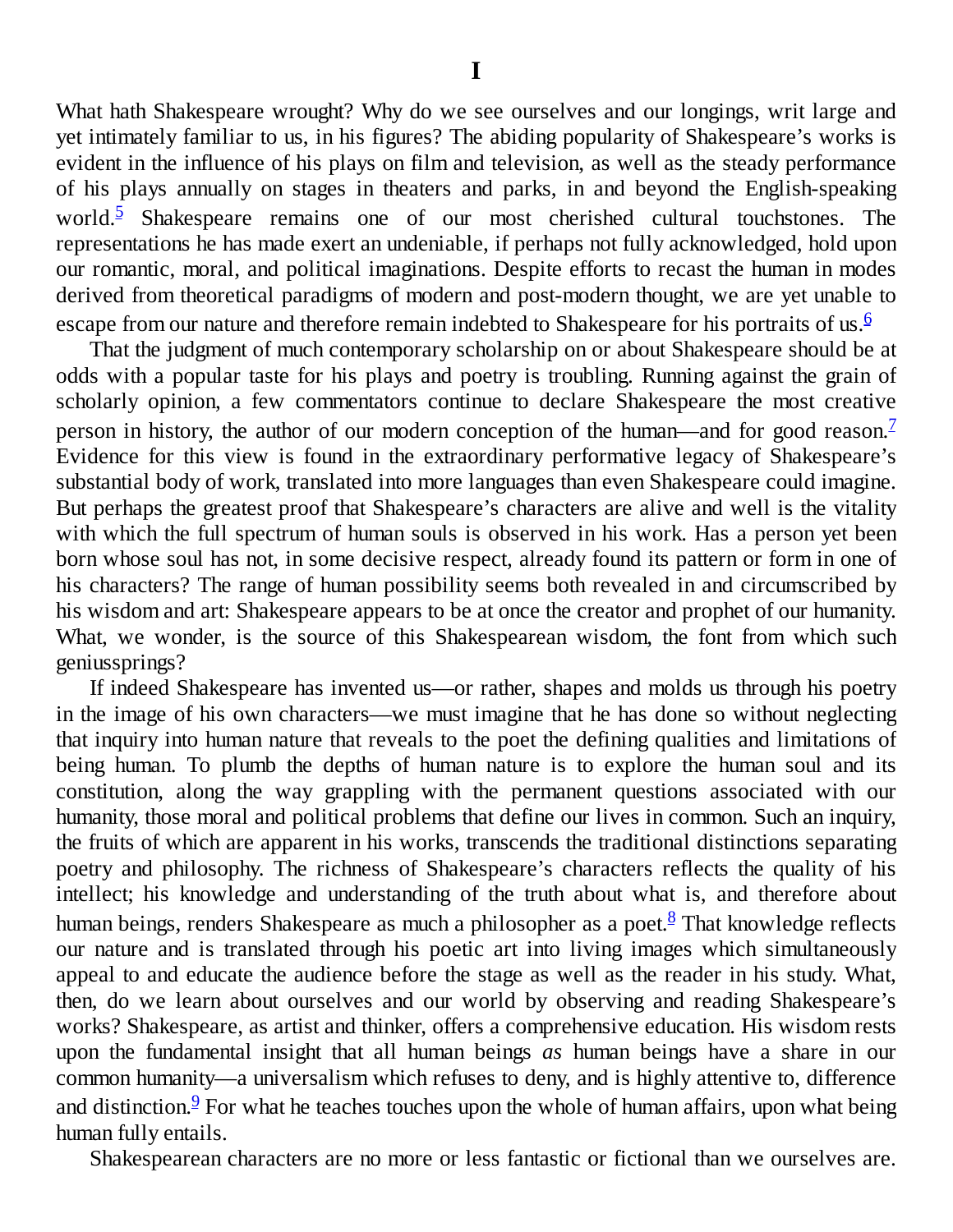What issues from his poetic imagination does not exceed what we may fashion about and for our own lives through the working of our romantic, moral, and political imaginations. The world in which Shakespeare's characters dwell is one commensurate with our own, although it is perhaps superior insofar as the vicissitudes of fortune and randomness of chance can be traced back to an author's guiding hand and intellect. While a few characters seem to partake of an illusory being—Macbeth's witches, Ariel, Puck, or ass-headed Bottom—and thus would appear to exceed the bounds of the possible for human life, we nonetheless bear witness to the power of his art which works its true magic not by begging for a willing suspension of our disbelief, but by embarking on such flights of fancy in order to unsettle us; to test our conviction that we have a firm grasp on what is real and what is not about ourselves and the world around us. Shakespeare, by means of his art, projects his imaginings back upon our lived experience, letting us judge for ourselves the truth of what we have discovered about human nature in his works.<sup>[10](#page-12-0)</sup> He thus ornaments the truth in order to reveal it; his abstractions from the familiar bring forth what is present but all too often concealed within our quotidian existence. By revivifying the mundane, Shakespeare shakes the ground of our preconceived opinions and prepares us to see and rethink ourselves. $\frac{11}{1}$  $\frac{11}{1}$  $\frac{11}{1}$ 

With his poetry, which educates our mind even more so than it caters to our imagination, Shakespeare carries us beyond the confines of the ordinary and thereby provides access to those aspects of ourselves and our lives in common that we might otherwise tend to forget or neglect. The power of his imaginative art is not only a function of creative genius, but implies knowledge of the fundamental alternatives available to us as human beings in our quest to live our own lives well. Through the unforgettable representations in his plays and poetry, Shakespeare reads us—perhaps better, and more definitively, than we read him or his creations.<sup>[12](#page-12-2)</sup> But Shakespeare can only help us to know and understand ourselves in the fullest sense if his art works within those limits imposed by the human associations, moral and political, that we construct and inhabit. It is only through the recognition and observance of such limits that Shakespeare can illuminate those human longings—especially for honor and love—that drive us, literally and figuratively, into the arms of others.

#### **II**

Shakespeare's works taken as a whole exhibit a variety of private and public alternatives around which we might orient our lives: religious piety, political greatness, the pursuit of honor, poetic expression, familial duty, romantic and erotic transports, philosophy or contemplation. Shakespeare's plays therefore survey the paths to happiness which beckon human beings. Yet his articulation of those possibilities are never presented abstractly, in a vacuum, but always within, and often in tension with, a framework of circumstance, whether political, religious, or social. As with the inescapable dramatic context of Shakespeare's texts, the choice of framework exhibits the richness and diversity of his inherited traditions: *political* (ancient Athens or Rome, republics or empires, divine-right monarchies or modern liberal states), *religious* (pagan, Christian, Jewish, Muslim, or secular), and *social* (civil societies grounded in classical virtues, Medieval feudalism, Renaissance humanism, or modern European liberalism).<sup>[13](#page-12-3)</sup> Such backdrops set the stage for our reflections on the character of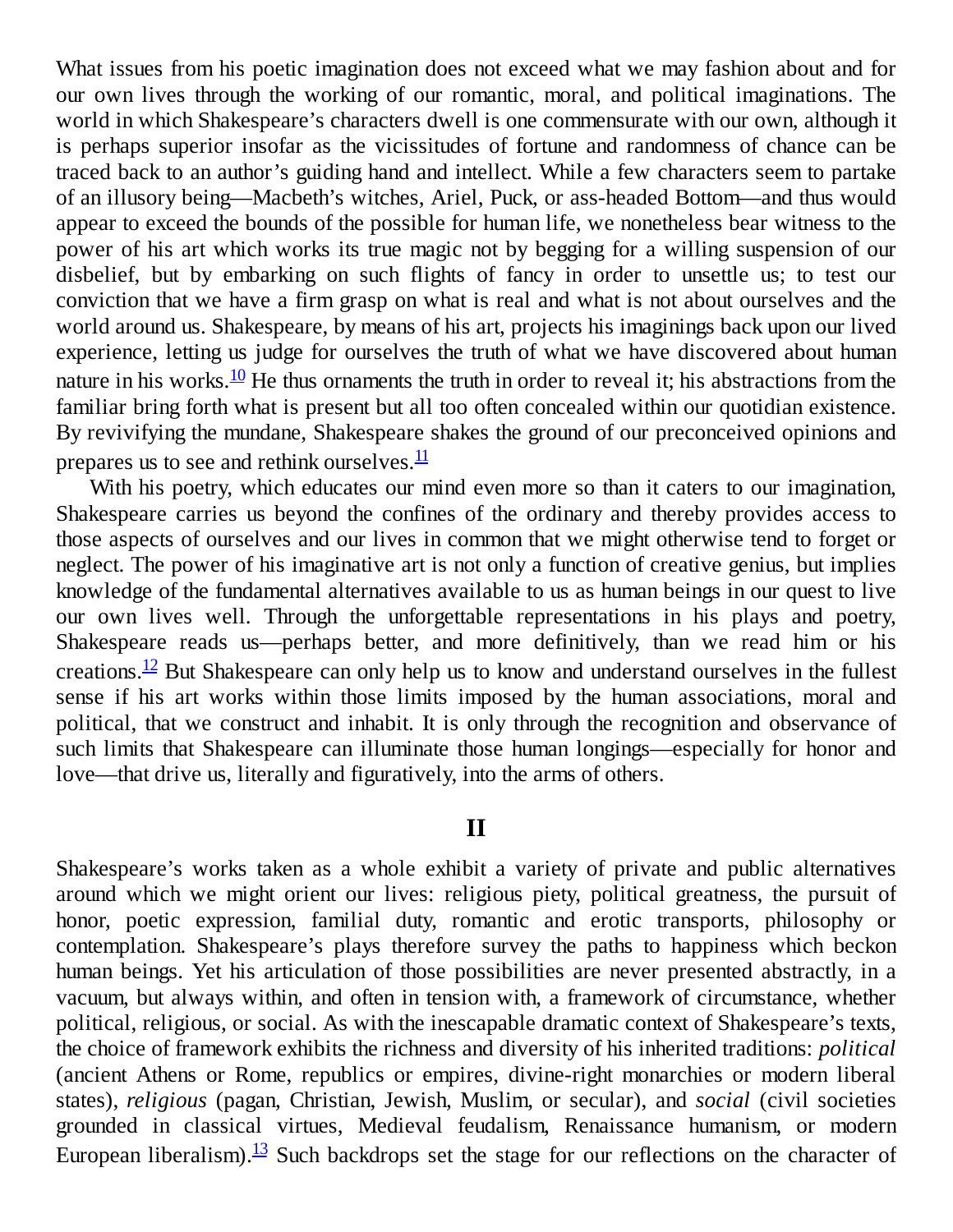great passion and ambition, and the manner in which our deepest longings are shaped by, and shape, the world around us. $\frac{14}{1}$  $\frac{14}{1}$  $\frac{14}{1}$ 

The dramatic context of each play highlights for the reader the impact of the longings for honor and love on marriages, families, religious belief, political activity, the law, justice, the role of prudence in politics, and the need for moderation in erotic affairs. Audiences and readers of Shakespeare are thus invited by the structure of his work to apply the principles, teased out and examined in his fiction, to their own existence. Shakespeare invites us to map out the psychology of his characters as it emerges from their experience—from what they say and do as well as from what is said and done to them—against our own experiences, and the experience of the longings in our own souls. His art stages, more clearly than we might see them for ourselves, our longings and their aims or ends, as implied by their trajectories—aims or ends perhaps intuited by passion, but grasped only dimly, if at all, by reason. By virtue of this art, Shakespeare helps us to evaluate the coherence of our passions, the character and integrity of our pursuits. Perhaps this helps to explain why some his most memorable characters live at the extremes, in one sense or another, as we see (for example) in his portraits of Cleopatra, Cordelia, Rosalind, Portia, Falstaff, Henry V, Caesar, Richard III, Macbeth, Iago, or Hamlet. Such extremes however are not to be confused with abstract ideals that are simply to be admired and emulated, or despised and shunned. Rather, these characters tend to embody grand expansions of admirable yet dangerous human qualities, or peculiar aberrations of otherwise healthy hopes and desires. These figures are much more than ideograms representing a single moral, political, or social perspective; they bring to life what is attractive as well as repulsive within us, and are so designed as to draw us more deeply into an engagement with ourselves through Shakespeare's works and thought.

The representations to which Shakespeare provocatively directs our attention demonstrate the power and allure of great passion and ambition whose modern currency is too often devalued, if not entirely collapsed by contemporary theories that diminish or ignore the purchase which such longings have upon our souls, by translating (or rather mistranslating) the pursuit of honor and love into reductive terms of self-interest, utilitarian calculation, individual preferences rooted in custom, prejudice, social Darwinism, or cultural materialism.<sup>[15](#page-12-5)</sup> Whether in towering figures of ambition incarnate—Coriolanus, Julius Caesar, Henry V, Lady Macbeth, Richard III—or through pairs of tragic lovers who make themselves (especially in death) into lasting monuments of overwhelming passion—Antony and Cleopatra, Romeo and Juliet, the Phoenix and Turtle-dove; Shakespeare insists that our powerful longings for honor and love receive their due. Even his seemingly more moderate portraits of devoted honor-lovers (like Brutus, Portia, and Hotspur) or passionate lovers (like Lucentio and Bianca, or Desdemona and Othello), which can be and often are mistaken for stylized romantic images, contain the seeds of the unflinching critique of honor and love fleshed out in his figures of Iago or Falstaff —the latter an exemplar of that materialism and hedonism which, in the name of realism, makes a mockery of both honor and love. $\frac{16}{10}$  $\frac{16}{10}$  $\frac{16}{10}$ 

Shakespeare's representations invite us to seek a more coherent account of our longings and thereby to moderate and reconcile (insofar as possible) the hopes whence they arise. Such a response to Shakespeare's characters would be consistent with the longing for transcendence that inevitably draws human beings to meditate upon beautiful works of art. And so we are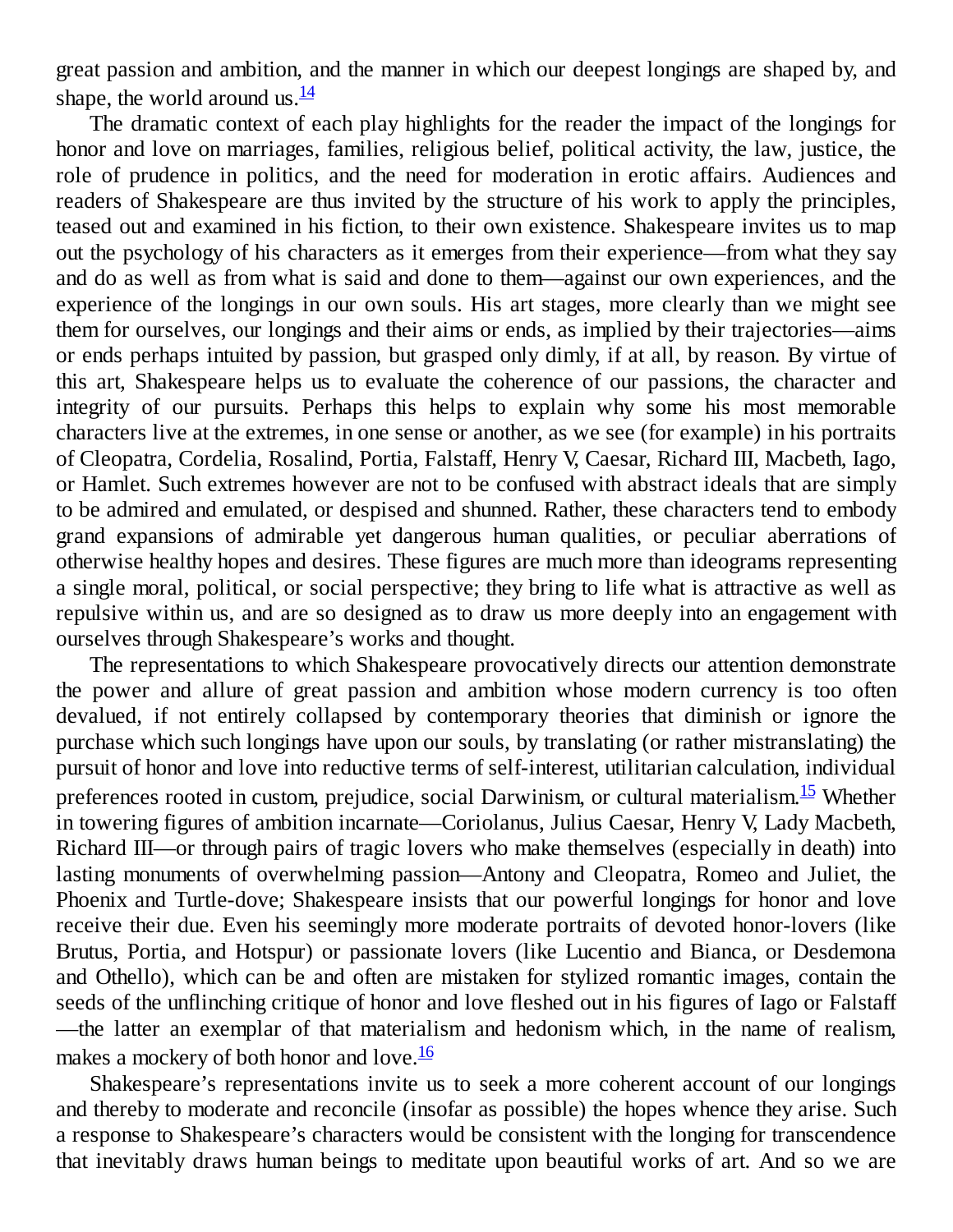drawn to Shakespeare's plays and poetry even as his work elicits and refines such longings. Our attention falls upon the tension evoked in those Shakespearean characters pursuing honor or love, and we are led to ponder the effect that the mutual influence and interplay of these longings have on the action of the play. Shakespeare does not propose to explain away or resolve this tension through his plays, however. He does not represent such longings for honor and love as mere "problems" in need of solutions—and, as a result, we flourish by engaging with and contemplating them, thereby seeing with greater clarity the architecture of the human soul. It is on account of this capacity for illumination that we see Shakespeare's characters however perfect or deficient or excessive they may seem—as more vibrant and alive than even the audiences and readers whose self-understanding is being informed and interrogated by his representations.

The humanity of Shakespeare's compelling portraits of honor-seekers and lovers who fall into the embrace of others makes them even more attractive. Consider the "immortal longings" of Cleopatra, longings which at once occasion and impossibly complicate the consummation of her great love for Antony. Even while "eternity was in [their] lips and eyes," the lovers' embrace precipitates war with Octavian Caesar and the world of Rome—and ends in death. $\frac{17}{12}$  $\frac{17}{12}$  $\frac{17}{12}$ Inseparable from their immortal longings, which are conceived as true elixirs for their souls, there is a darker potion whose toxin emanates from the interweaving of the love between Cleopatra and Antony, with their longing to have the honor which must attend their unrivaled amorous displays, even as it dooms their romance. For these lovers find the chief satisfaction of their private longing in their public display of romance; ever the political masters, they take as much pleasure from being honored for their love as they do from the invigorating charms of their beloved. The longings that bind them together in private also demand, for their fullest expression, the political stage afforded by Antony's rule over the Roman empire, which is to say, the known world.<sup>[18](#page-13-0)</sup> Despite proclamations to the contrary, the immortal longings so radiantly represented by the intoxicating love between Cleopatra and Antony are not enough, are ultimately insufficient. As these lovers realize (perhaps one lover sooner than the other), the condition for satisfying their longing for immortal glory is purchased at the expense of their present love. To be free to love as they desire, they must conquer a world whose inhabitants (living or dead) will perpetually honor them for it.

Shakespeare thus embodies, through the tragic paradox in souls with such longings, the tension between, on one hand, the desire to transcend this world through private happiness and passionate love *(eros)* and, on the other hand, the desire to attain honor and immortal glory through a spirited attachment *(thumos)* to this world. For a reconciliation of this tragic antithesis, we might look to Shakespeare's representation of this tension within Christian marriage at least insofar as Christianity obscures or absolves the tragic demands made by politics for the here and now, not to mention the exalted hopes for erotic love in a hereafter. Love chastened by Christian marriage might escape pagan excess, but risks doing so at the expense of the public realm which loses its luster as our attraction to affairs in *this* world necessarily gives way to those of another. The prospects for a Christian resolution to the problem of *eros* are called into doubt by the grim endings—for lovers and their cities—in Shakespeare's romantic tragedies, especially *Romeo and Juliet*. What, then, are the prospects for honor?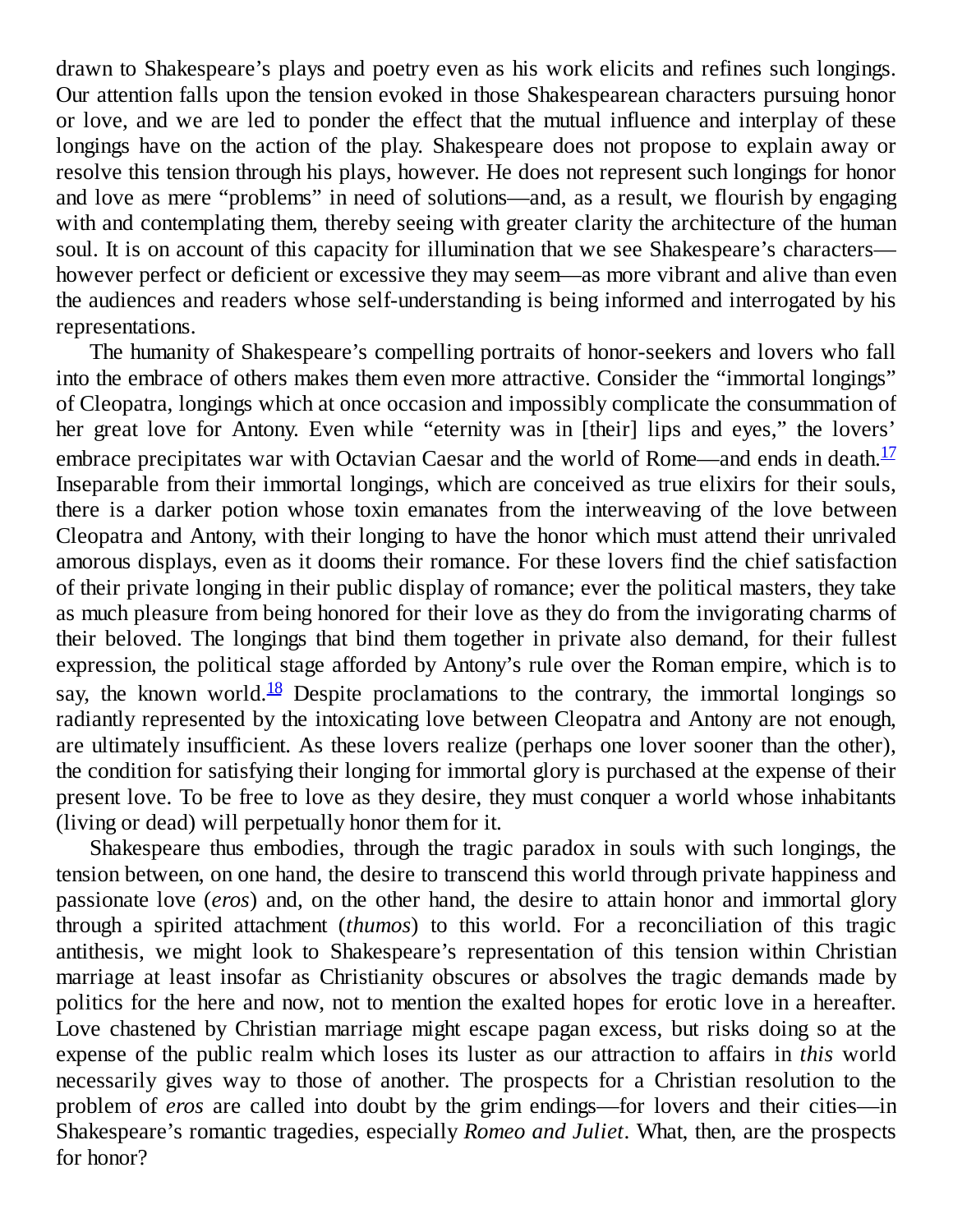In the character of Julius Caesar, Antony's great predecessor both in honor and in love, Shakespeare depicts an alternative path to Cleopatra's immortal longings. This route eschews the apparent contradictions that doom the Egyptian queen and her Roman lover. While Caesar, too, divines an apotheosis through a kind of martyrdom, he still chooses the path of politics, not love—and does so intentionally, with articulate constancy, hence not tragically. Pursuing honor in its most problematic aspect as a quest for glory, $\frac{19}{12}$  $\frac{19}{12}$  $\frac{19}{12}$  the imperially minded Caesar seems to foresee in his sacrifice the means whereby he can achieve that undying fame which surpasses his rivals for republican honor (from the elder Brutus, founder of the Republic, or Coriolanus, to Cicero or his own "best lover" and assassin, Brutus). That Caesar's political pursuits are more consistent than Cleopatra's erotic yearnings however does not make them any less troubling. After all, his pursuit of glory is not limited to the private realm; his efforts to attain everlasting renown help to undermine the moral integrity of Rome, introducing an imperial calculus that robs the republican order of both its liberty and its law-abiding character. In considering Shakespeare's Roman plays in general, are we not led to wonder whether such longings, however conceived and directed, are at odds with life itself? Does such passion require the sacrifice of life? Is the individual quest for greatness always at odds with those limits that are necessary for healthy politics? Does the tragic character of the Roman plays reflect the "lust in action"—torn between highest aspirations and brutality in exhaustion—of an unrestrained classical pursuit of honor and love? $20$ 

Turning from Shakespeare's pagan plays to the Christian plays, we witness an expansion of Roman boundaries, as the old world yields to a new empire. Under the sway of universalizing religion, a world within beckons the spirited and erotic Shakespearean characters. The invitation to turn inward rather than to conquer the "world without"—the realm of politics leads them to care for and cultivate both body and soul in the heavenly light of a "world above." Shakespeare shows how Christianity can soften, if not resolve, tensions aroused by the "immortal longings" which were essential to the vitality of his pagans and yet, in the end, the source of their tragedy. Shakespeare's more ordinate, although still passionate, lovers (like Kate and Petruchio, Rosalind and Orlando, Portia and Bassanio, or Beatrice and Benedick) eventually retreat into the private realm of domestic pleasure and virtue, far from the public stage. Within the bounds of a Christian marriage, Shakespeare's heroines also rise as the educators and rulers of their husbands. But the prospects for the happiness of Christian lovers who marry and still anticipate or maintain a share in political rule—the Princess of Aquitaine and Berowne, Isabella and Duke Vincentio, Viola and Duke Orsino, Miranda and Prince Ferdinand, Katherine of Valois and King Henry V—are subjected to lingering doubts or tainted by great misfortune.

Even if Christianity demotes grand political ambition in favor of otherworldly devotions, Shakespeare seems to hold out hope for a greatness wedded to Christian piety—in the character of Henry V, arguably the greatest statesman to grace his stage, heralded by the Chorus as both a "conquering Caesar" and "the mirror of all Christian kings." $\frac{21}{21}$  $\frac{21}{21}$  $\frac{21}{21}$  Of course, this King Henry, unlike his unfortunate heir (Henry VI), is no Christian ascetic devoid of ambition; his greatness is in no small part due to this fact as well. In his English histories, Shakespeare depicts the emergence of such a pinnacle of princely ambition within the framework of a particular political order that challenges the demotion of political life affected by Christianity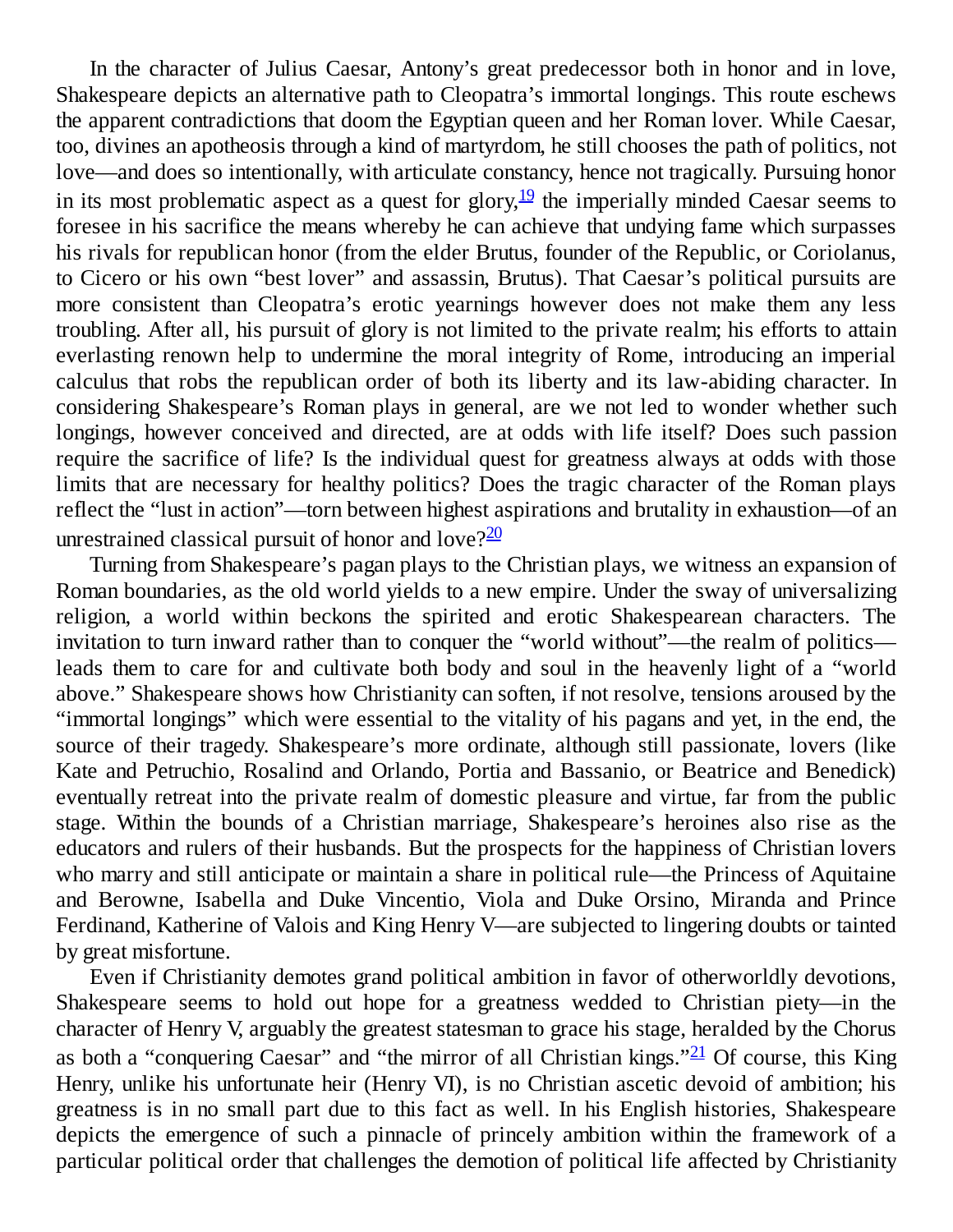and abetted by a corrupt clergy. Does the constitutional monarchy of Shakespeare's Christian England thus revive the possibility of political greatness entertained by the classical views of *eros* and *thumos*? The plausibility of this suggestion would need to be tested: The limited success of Christianity in the private realm to restrain erotic longing is represented in proportions both comic (Christopher Sly, Touchstone, Audrey) and tragic (Romeo and Juliet, the Poet and the "Dark Lady" of his Sonnets). When it comes to the public realm—whether due to the weak-willed moralism of Richard III's victims, the tortured consciences of Macbeth and his Lady or Alonso, the excessive piety and disdain for this-worldly rule of Henry VI, or the pensiveness of "good" Prince Hamlet—Shakespeare invites us to reconsider the tragic consequences caused by the inherent limitations of even Christianity to control and shape human ambition on a grand scale.

Such difficulties, grave as they are, do not lend Shakespeare's work an air of resignation. Rather, his works seem to offer for our consideration an alternative perspective—one which resists a strict adherence to the moral and political virtues associated with either the classical or the Christian models of human life even as it respects both the vitality of the classical world and the moral and ethical limits reflected in Christian piety. This perspective is one which is in tune with the moral and spiritual roots common to the classical and Christian worlds, but tries to find a home for our immortal longings within this world, without thereby reducing the beautiful or noble to the vulgar, or interpreting the high in terms of the low. Such a perspective, which is neither classical nor Christian but which seeks to do justice to what is true in both, emerges when we study the speeches and deeds of his more prudent or philosophical characters, such as Portia of Belmont, Duke Vincentio, Theseus, or Prospero.<sup>[22](#page-13-4)</sup> Whatever conclusions we are tempted to draw about Shakespeare's own judgments with respect to these characters and the alternative modes they embody, he makes our pursuit of honor and love, and satisfaction of our longings, an abiding theme of his works.

### **III**

The authors of the chapters in this volume offer exemplary reflections on the education to be derived from studying representations of honor and love in Shakespeare, especially insofar as the lessons that are taught by his plays and poetry illuminate the yearnings which not only attend, but perhaps also embellish or distort, our very conceptions of honor and love. Each takes a direct approach to the works of Shakespeare, affirming a method of interpretation which has more in common with Hamlet (Shakespeare's own literary critic: "The play's the thing  $\ldots$ ") than with the critics who predominate in the secondary literature and fashion readings based on contemporary literary theories. The contributors to this volume foreground Shakespearean characters for study, rather than push them into the background, as much Shakespeare scholarship today tends to do.<sup>[23](#page-13-5)</sup> And their arguments attend above all, although not exclusively, to Shakespeare's representations of human beings whose souls yearn for distinction and fulfillment through honor and love.

We open the volume with wide-ranging reflections on honor and love which help to lay the foundation for the examinations of honor and love to follow. John Alvis studies the concern for honor in Shakespeare as a moral conundrum, since the benefits of cultivating reputation must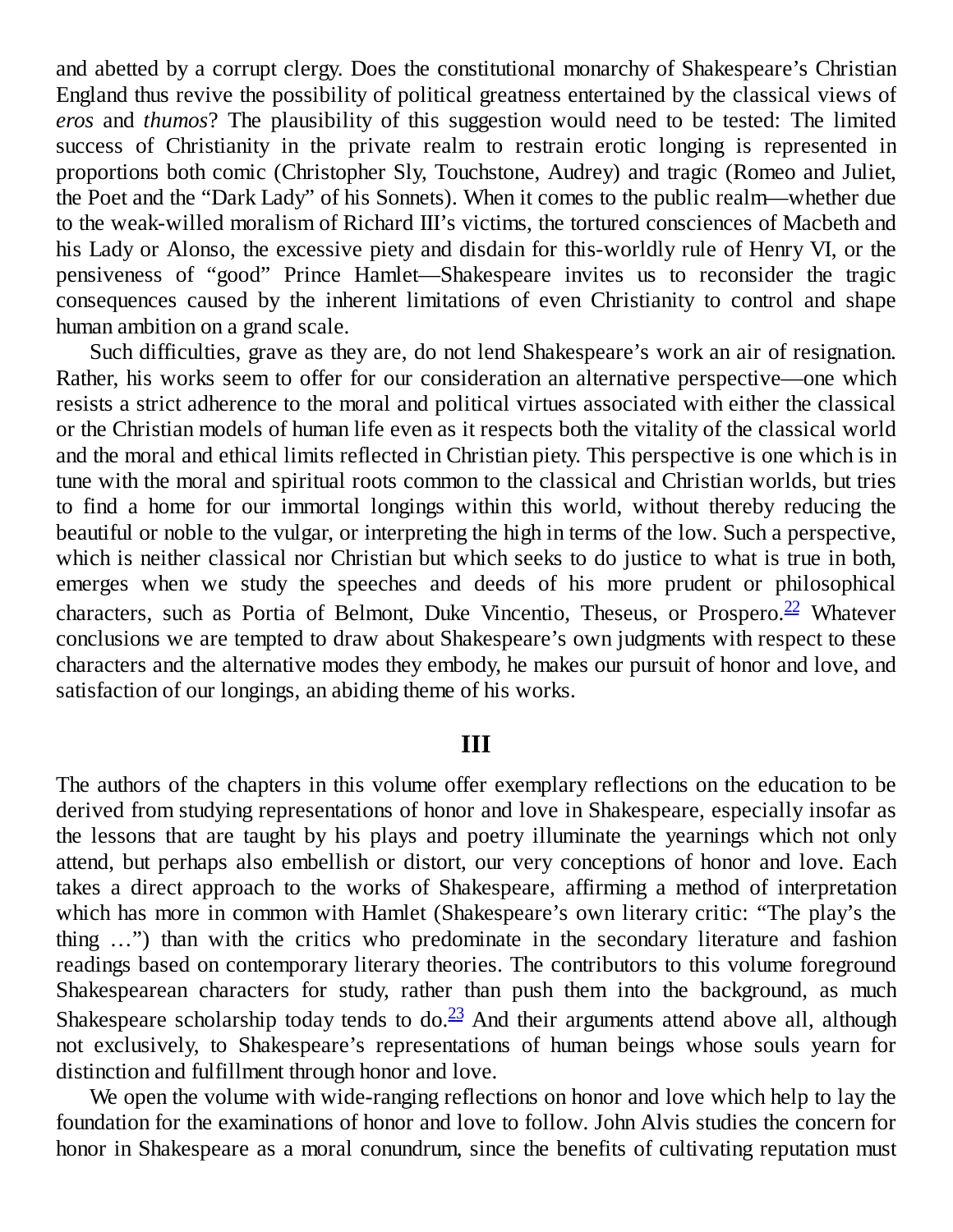be balanced against the dramatized costs thereof. The profit margin so to speak, Alvis concludes, depends upon the character of the regime within which honor-seeking preoccupies the minds of the more spirited public figures in such different regimes as republics (Rome), monarchies (England, France), and commercial polities (Venice). John Briggs queries the plays to discover if we sufficiently appreciate the degree to which love and honor are bound to interact and become volatile, for example, in Shakespeare's *Romeo and Juliet*. He explores the play's structure to see how its tragic force derives from a deep chemistry of love and honor working its way into our hearts and memories—and wonders whether in this play, or any other play, Shakespeare devises a curative remedy or a deleterious poison for what ails our souls.

The following two pairs of chapters, as well as the first, reflect upon the ideals and aims in our pursuit of honor and love, and how our longings are mediated by the conventions within which these pursuits inevitably take place. Paul Cantor reads As You Like It as a satire on courtly love and one of Shakespeare's most self-consciously literary works, one in which Shakespeare develops a critique of the Elizabethan pastoral and Petrarchan love poetry so influential in his day. By juxtaposing the three pairs of very different lovers in the play, he argues, Shakespeare shows how the problems posed to love might be better addressed by blending natural simplicity with a sense of courtly refinement. Laurence Nee in his chapter on A Midsummer Night's Dream focuses our attention on Theseus' political concern for the disorderly effect of erotic love, poetry, and the desire for self-sufficiency upon public peace and prosperity. When the young lovers and tyrannical Bottom return to Athens from the natural realm of the forest, the danger posed to the political order by their natural longing for transcendence must be governed not by anachronistic Christian imagery or Bottom's dream, but by Theseus' moderating statesmanship.

Carol McNamara highlights the relation of individual desires to the common good in her reading of *Troilus and Cressida* as an account of how political rule becomes disordered when private motives drive public ends. With reference to the invocation of Aristotle in the play, she shows how Shakespeare judges the immoderate loves of the three Trojan brothers, Hector, Paris, and Troilus—their love of honor, shame of dishonor, and reckless pursuit of their passions—to be the root cause of their tragic failure to adopt a prudent political and military course for Troy. Bernard J. Dobski, in his chapter on the character and career of Henry V, explores how Prince Hal's friendships with Falstaff and Ned Poins allow him to interrogate the nature of his own political ambitions. Through his representation of these two friendships, Shakespeare indicates the imperative by which this scandalous and deeply ambitious royal learns to cover himself in enduring glory: combine Machiavellian prudence with a Christian respect for the political and moral limits governing man.

The next three chapters illuminate darker dimensions of love and honor in Shakespeare, showing the problems with their pursuit when one attempts either to transcend human nature through Christian self-denial or to dominate a realm through the radical assertion of will. In his treatment of *Romeo and Juliet*, David Lowenthal explores the way Christian piety can distort the traditional or romantic view of love. The tragedy of this play's star-crossed lovers originates in the unbending piety of the friar whose ascetic insistence on sexual purity paradoxically gives rise to a Romeo torn between manliness and effeminacy, and a secular political order incapable of stiff opposition to the Church. Only Juliet, tutored by her nurse,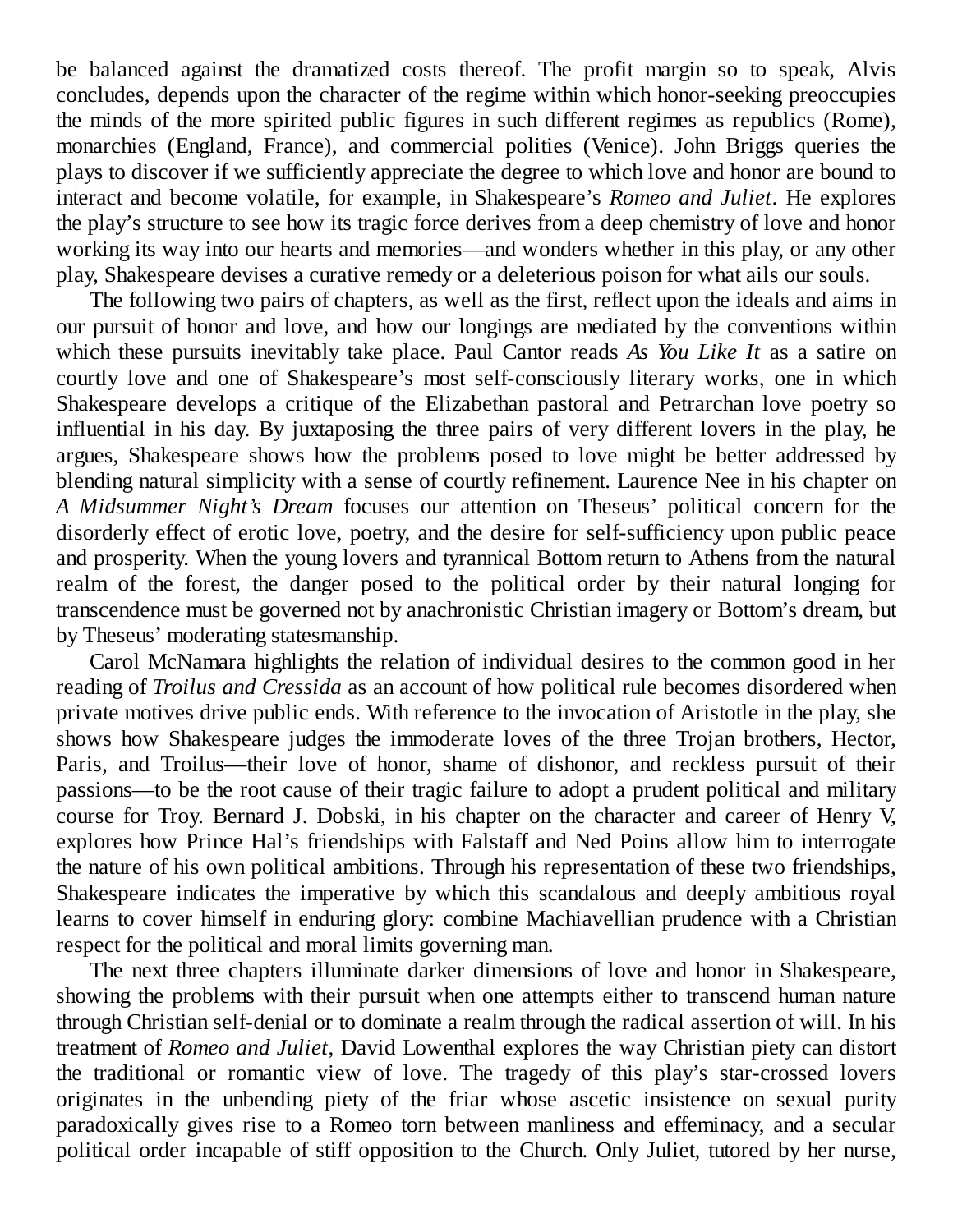preserves a natural constancy in her love for Romeo, which is grounded in a properly ordered sexual love, free from the pietistic extremes of Christianity. In *Macbeth*, however, Carson Holloway finds no natural solution to the problem of demonic evil embodied by the play's protagonist and his Lady. In their irrational pursuit of political power, this couple ruthlessly seeks and obtains a "good" that destroys their souls and prohibits them from reliably securing their interests even as they fulfill their ambitious desires. Shakespeare's portrait of a tyranny that "repudiates reasoning" in favor of a willful and self-destructive violence anticipates by nearly four hundred years the blood-soaked ideologies that wracked the twentieth century. Leon Craig, in his chapter on *Richard III*, similarly exposes the deep wickedness arising from an inordinate love of honor inflamed by a deformed *eros*. He argues that the *eros* in the misshapen Richard is actually drained of all sexual desire, for women or men. Once untethered from the physical objects of erotic longing, the Duke of Gloucester hunts a cold, limitless tyranny over human beings as such, with an eye to the conquest of all of Britain, Ireland and France.

The final pair of chapters returns us to reflection on Shakespeare and his art, offering an explicit engagement with Shakespeare's own activity—and rule over his audience and readers —as an artist and thinker. In reading *The Tempest*, Dustin Gish sees Shakespeare working out in his Prospero the inherent limitations of even a benevolent, enlightened effort to resolve the political problem of rule over the unwise and irrational. Prospero's desire for justice, he argues, unbound by a respect for the limits of our human nature and united with the god-like power promised by natural science, distorts his love of wisdom into the basis for rule which is a species of tyranny. Only the education in being human that Prospero receives through the action of a play which he ostensibly controls frees him from that crime for which, in the end, he begs pardon. Glen Arbery guides us through the plays in a search for Shakespeare's own commentary on the performative aspect of his work. It is the theatrical dimension of the concern for public honor, he argues, that allows us to grasp the genius that defines Shakespeare over, against his representations of honor-loving characters. In seeing how Shakespeare, unlike his Brutus, Antony, Cleopatra, or Macbeth, survives the public shame of tragic honor through his willingness to play "a motley to the view," we gain deeper insight into the role played by the stage itself in his dramatic work.

Representations of honor and love in Shakespeare are not limited to the characters in his works for the stage, though these portraits are sketched out in compelling detail. Shakespeare also offers reflections on our longings in his poetry—and not only in lengthy works as *Venus* and Adonis and *The Rape of Lucrece*, where the themes of honor and love are intertwined and openly on display. In the brief codas that appear in the Epilogue and conclude this volume, we hear the poetry of Shakespeare sounded on the question of honor and love. George Anastaplo interrogates the enigmatic lovers in Shakespeare's *The Phoenix and Turtle*, reminding us of the paradoxical attempt by lovers to satisfy their longing by the sacrifice of individuality in a union with another: to live and die in the arms of a beloved, and so to honor, in perpetuity, the virtue of love in the extreme. The intensity of such a constant love—one that "bears it out even to the edge of doom" (Sonnet 116)—while beautiful and true, may yet preclude the possibility of two becoming one in self-forgetting union, or their love bridging the gap between mortal and immortal. Scott Crider concludes the volume with a reading of Shakespeare's Sonnets and the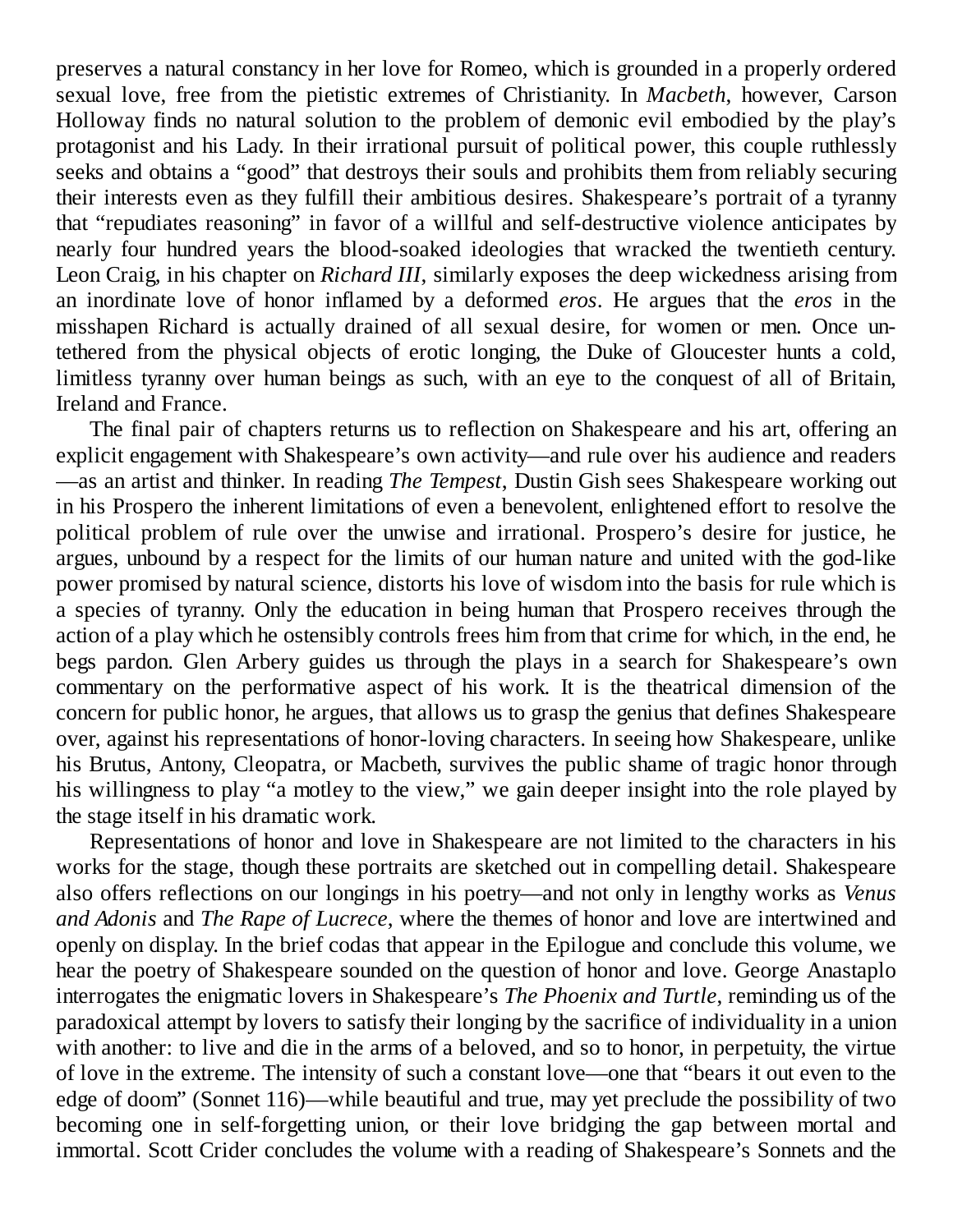lyrical will which voices them. He contends that the effort by the Speaker to achieve a double securing of love and honor for his beloved (first the Fair Youth, then the Dark Lady) establishes a monument to both the flourishing and the shame of his loving. This lyricism testifies to the love of the beautiful that elevates souls and the carnal desires that drive bodies, and does so by preserving them together in a medium which defies the ravages of age and death: passion, poems, and poet merge and become immortal in a lyric state.

Through his representations of honor and love, Shakespeare brings to life before our eyes souls with longing, and through our study of such souls we gain insight into the human soul itself and come to a deeper appreciation of the motives and motions therein that compel us to embrace as well as rival one another. As the chapters in this volume bear witness, it is by examining these representations of honor-seekers and lovers in Shakespeare's works that we come to grips with, and better understand, our own expectations and desires with respect to our various associations and communities—ranging from the quotidian and the conventional, to the extraordinary and the extreme, from the private and intimate to the political and the grand. For as the plays and poetry of Shakespeare amply demonstrate, the study of such representations of honor and love is one means by which our own romantic, moral, and political imaginations can accomplish their work. Such studies therefore become a necessary prolegomena to the discovery of human nature itself, the ultimate ground of Shakespeare's own thought and wisdom.

### **Notes**

1. Shakespeare, Sonnet 18.

<span id="page-10-1"></span><span id="page-10-0"></span>2. Ben Jonson's prefatory poem to the First Folio (see Appendix A) trumpeted Shakespeare's immortal glory: "He was not of an age, but for all time!" John Milton, in his first published poem, a sonnet attached to the Folio's second edition, declared that Shakespeare had constructed "a live-long Monument" for himself in his plays. John Dryden, in his *Essay of Dramatic Poesy* (1668), proclaimed "the Divine Shakespeare"—of all poets, ancient and modern—in possession of "the largest and most comprehensive soul."

<span id="page-10-2"></span>3. Samuel Johnson, "Preface to Shakespeare" (1765), in *Johnson on Shakespeare: Essays and Notes Selected and Set Forth* ... by Walter Raleigh (London, 1908) 9–63, 11–12.

<span id="page-10-3"></span>4. Allan Bloom, *Love and Friendship* (Simon and Schuster, 1993) 393: "The survey of the human spirit, which is what Shakespeare's plays taken together are, instructs us in the complex business of knowing what to honor and what to despise, what to love and what to hate."

<span id="page-10-4"></span>5. One contemporary scholar attributes the dominant legacy of Shakespeare to his gift of poetic invention, the richness, originality, and astonishingly polysemous quality of his language, and his sway over generations of great writers, and not only in English: Jonathan Bate, "The Mirror of Life: How Shakespeare Conquered the World," *Harper's Magazine* (April 2007) 37–46.

<span id="page-10-5"></span>6. William Faulkner, in his 1950 speech accepting the Nobel Prize for Literature, observed that the "young man or woman writing today" must leave "no room in his workshop for anything but the old verities and truths of the heart, the universal truths lacking which any story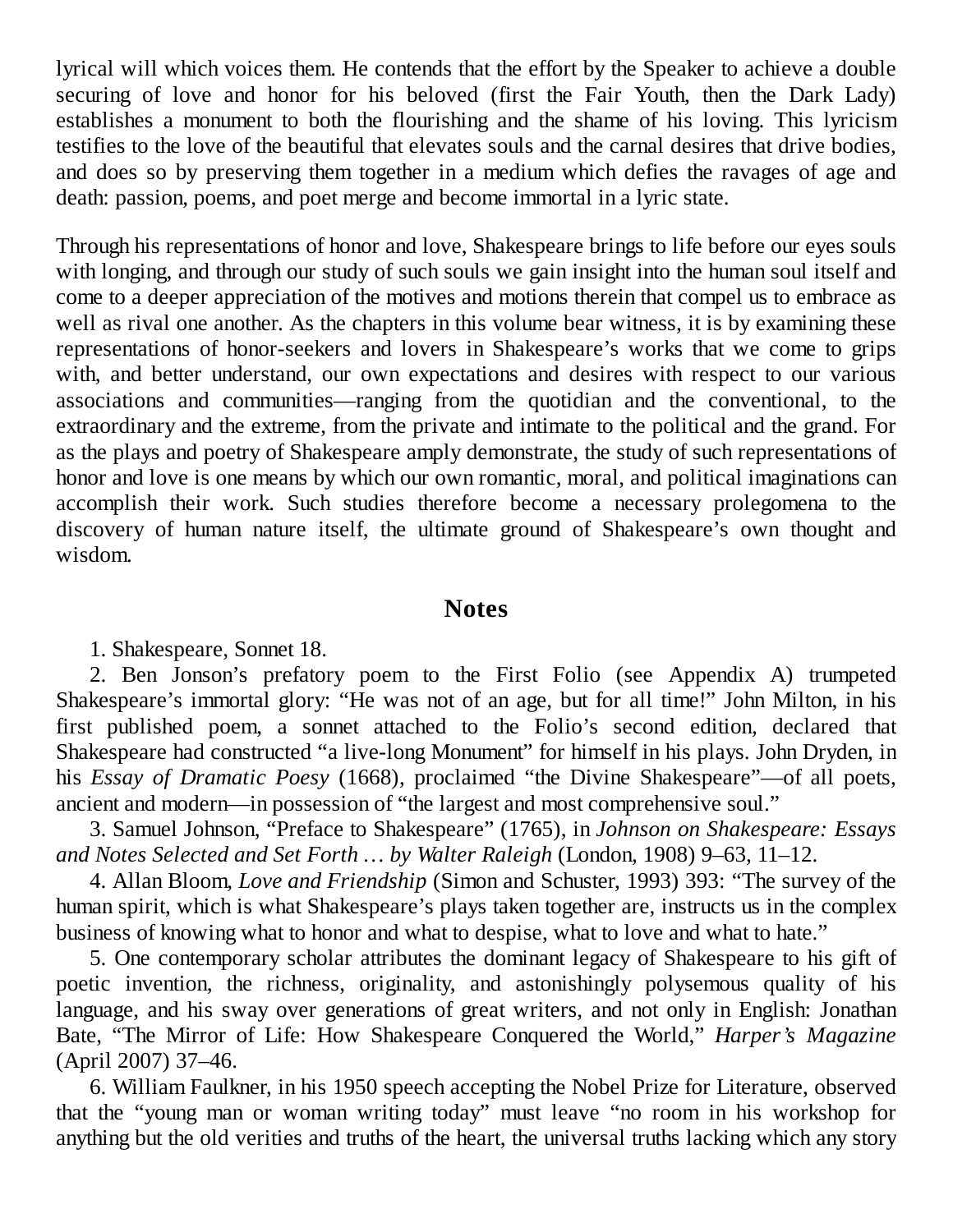is ephemeral and doomed—love and honor and pity and pride and compassion and sacrifice."

<span id="page-11-0"></span>7. Paul Johnson, "Shakespeare: Glimpses of an Unknown Colossus," in his *Creators* (Harper Collins, 2006) 49–76. See Harold Bloom, *Shakespeare: The Invention of the Human* (Riverhead Books, 1998) xviii–xix: "[One] might contend that Shakespeare's originality was in the *representation* of cognition, personality, character. But there is an overflowing element in the plays, an excess beyond representation, that is closer to the metaphor we call 'creation.'" Shakespeare's art, Bloom contends, is "so infinite that it *contains* us, and will go on enclosing those likely to come after us." Allan Bloom argues that Shakespeare chooses not to "create" but rather to explore human nature and the wonders of nature itself; see A. Bloom 1993, 270, 393–394: "The movement" in his plays "is from nature to art to nature"—but in his writing them, Shakespeare accomplishes "a perfection of nature." Samuel Johnson, in his "Preface," remarked that his characters "are the genuine progeny of common humanity, such as the world will always supply, and observation will always find." Ralph Waldo Emerson, in his *Representative Men* (London, 1850), concluded that "the wise Shakespeare" wrote in "his book of life ... the text of modern life, the text of manners; he drew the man of England, and Europe, the father of the man in America  $\dots$  he read the hearts of men and women, their probity, and their second thoughts, and wiles, the wiles of innocence, and the transitions by which virtues and vices slide into their contraries" (130). Such exalted praise of Shakespeare seems outrageous, but may turn out to be "plain truth rather than effervescent hyperbole." David Lowenthal, *Shakespeare and the Good Life: Ethics and Politics in Dramatic Form* (Rowman and Littlefield, 1997) ix.

<span id="page-11-1"></span>8. See the "Introduction" to Allan Bloom, with Harry Jaffa, *Shakespeare's Politics* (Basic Books, 1964; University of Chicago Press, 1986) 1–12. See also Allan Bloom, "Political Philosophy and Poetry" and "A Restatement," *American Political Science Review* 54/2 (1960) 457–64 and 471–73; Howard White, *Copp'd Hills Toward Heaven: Shakespeare and the Classical Polity* (Martinus Nijhoff, 1970) 1–24, 141–53; Lowenthal 1997, vii–xii; cf. David Bevington, "A Natural Philosopher," in his *Shakespeare's Ideas* (Blackwell, 2008) 1–14.

<span id="page-11-2"></span>9. Scott Crider, in With What Persuasion: An Essay on Shakespeare and the Ethics of *Rhetoric* (Peter Lang, 2009), argues that Shakespeare's plays teach "a universal ethics of rhetoric" which holds to "the mean between universalism and difference," such that the Shakespearean canon can become for contemporary culture a "shared text of virtue" and a "supplement" to the Bible and modern liberalism  $(1-7, 179-87)$ . See Harry Jaffa's "Foreword" to John Alvis, *Shakespeare's Understanding of Honor* (Carolina Academic Press, 1990) vii: "Shakespeare's plays, taken as a whole, provide us with what we might call a history of civilization." See also Harry Jaffa, "The Unity of Tragedy, Comedy, and History: An Interpretation of the Shakespearean Universe," in *Shakespeare as Political Thinker*, eds. John Alvis and Thomas West (Carolina Academic Press, 1981; ISI Books, 2000) 29–58.

10. Samuel Johnson argued in his "Preface" (14) that Shakespeare's plays "are occupied only by men, who act and speak as the reader thinks that he should himself have spoken or acted on the same occasion: Even where the agency is supernatural the dialogue is level with life. Other writers disguise the most natural passions and most frequent incidents; so that he who contemplates them in the book will not know them in the world. *Shakespeare* approximates the remote, and familiarizes the wonderful; the event which he represents will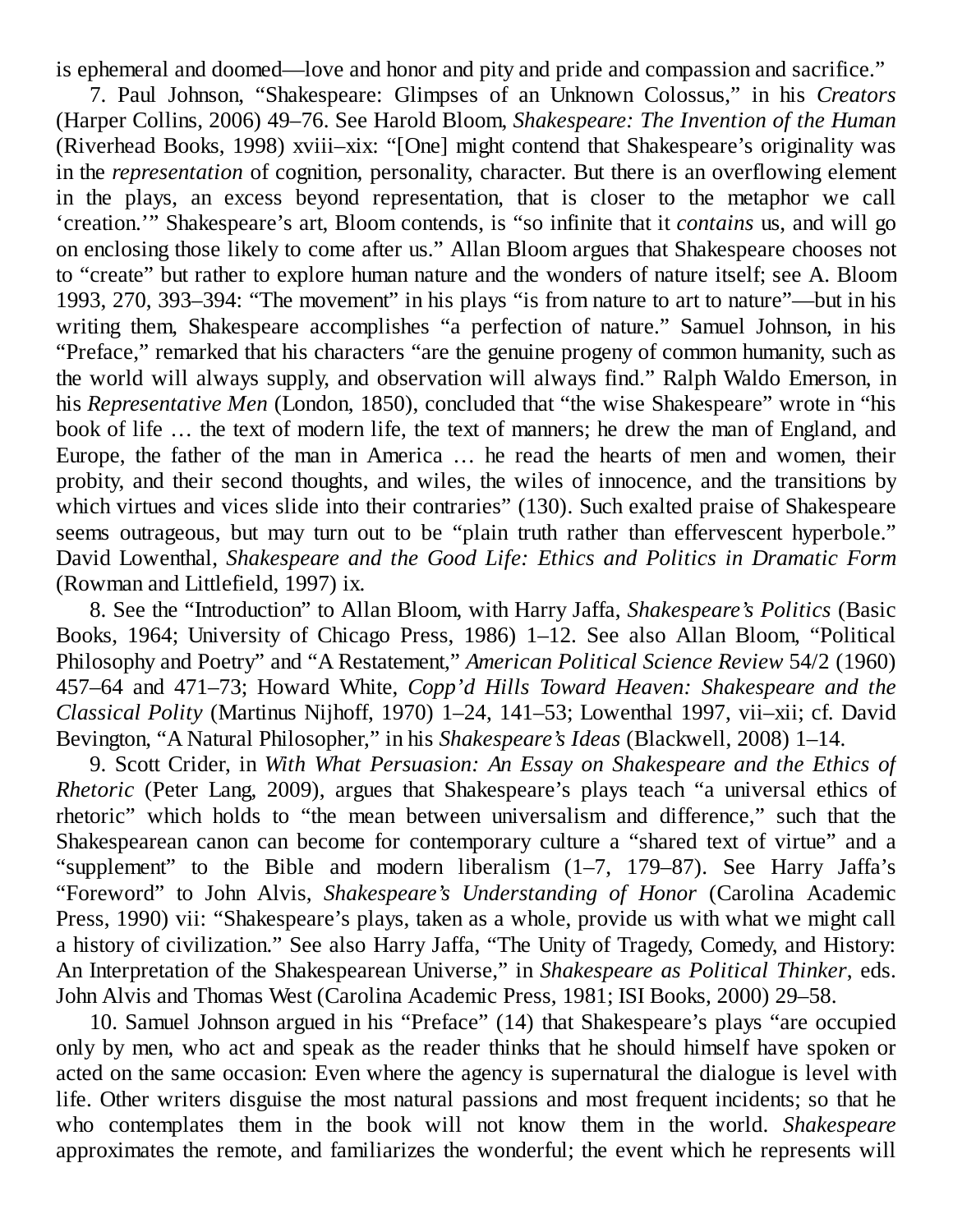<span id="page-12-0"></span>not happen, but if it were possible, its effects would probably be such as he has assigned; and it may be said, that he has not only shewn human nature as it acts in real exigencies, but as it would be found in trials, to which it cannot be exposed. This therefore is the praise of *Shakespeare*, that his drama is the mirror of life." On the human limits to the pursuit of first principles, see Aristotle, *Nicomachean Ethics* I.4 (1095b1–3): "One must begin from what is known; but this has two meanings, the things known to us because familiar and the things known simply. Perhaps we, at any rate, ought to begin from what is known to us."

<span id="page-12-1"></span>11. See A. Bloom 1993, 269: "Shakespeare seems to be the mirror of nature and to present human beings just as they are. His poetry gives us the eyes to see what is there." See also C. S. Lewis, *An Experiment in Literary Criticism* (Cambridge University Press, 1961) 141: "My own eyes are not enough for me, I will see through those of others. Reality, even seen through the eyes of many, is not enough. I will see what others have invented. Even the eyes of all humanity are not enough.... [I]n reading great literature I become a thousand men and yet remain myself.... I see with a myriad eyes, but it is still I who see. Here, as in worship, in love, in moral action, and in knowing, I transcend myself; and am never more myself than when  $Ido."$ 

12. See A. Bloom 1993, 269–70; H. Bloom 1998, xx.

<span id="page-12-3"></span><span id="page-12-2"></span>13. On the variety of political regimes in Shakespeare, see A. Bloom 1964, 8–12; Howard White, "Politics in Shakespeare," in *Antiquity Forgot: Essays on Shakespeare, Bacon, and Rembrandt* (Martinus Nijhoff, 1978) 5–30. See also the essays in: Alvis and West 2000, esp. John Alvis, "Introductory: Shakespearean Poetry and Politics," 1–27; *Shakespeare's Political* Pageant, eds. Joseph Alulis and Vickie Sullivan (Rowman and Littlefield, 1996); *Shakespeare's Last Plays, eds. Steven Smith and Travis Curtright (Lexington Books, 2002); Perspectives* on *Politics in Shakespeare*, eds. John Murley and Sean Sutton (Lexington Books, 2006). To read Shakespeare as a political thinker is neither to politicize him or his work, nor to interpret his plays through the distorting lens of history, theory, or ideology: for example, cf. Political Shakespeare: New Essays in Cultural Materialism, eds. Jonathan Dollimore and Alan Sinfield (Manchester University Press, 1985); Andrew Hadfield, *Shakespeare and Renaissance Politics* (Arden, 2003); *Shakespeare and Early Modern Political Thought*, eds. David Armitage, Conal Condren, and Andrew Fitzmaurice (Cambridge University Press, 2009); Robin Wells, *Shakespeare's Politics: A Contextual Introduction* (Continuum, 2009, 2nd edition).

14. See Appendices B, C, and D.

<span id="page-12-5"></span><span id="page-12-4"></span>15. See Paul Cantor, "Shakespeare—'For All Time'?," The Public Interest 110 (1993) 34–48; "Shakespeare At Liberty," The American Conservative (April 2011) 38–41.

<span id="page-12-6"></span>16. See Jaffa 1990, vii–viii; Alvis 1990, 5–6, 14–18. Harold Bloom (1998, 315–18) asserts that the want-wit, whored-out, besotted hero-villain of *Merry Wives of Windsor* is merely a false, pseudo-Falstaff. But the play unveils the debased farce of "Sir John in love," and a Falstaff plagued and humiliated by his own harsh realism. Shakespeare would have us "Minding true things by what their mockeries be" (*H5* IV.Chorus.53). See Crider 2009, 66–68; cf. A. Bloom 1993, 401-10.

<span id="page-12-7"></span>17. Shakespeare, *Antony and Cleopatra V.ii.273-274*, I.iii.35-37. See A. Bloom 1993, 297–325, 396; see also Paul Cantor, *Shakespeare's Rome: Republic and Empire* (Cornell